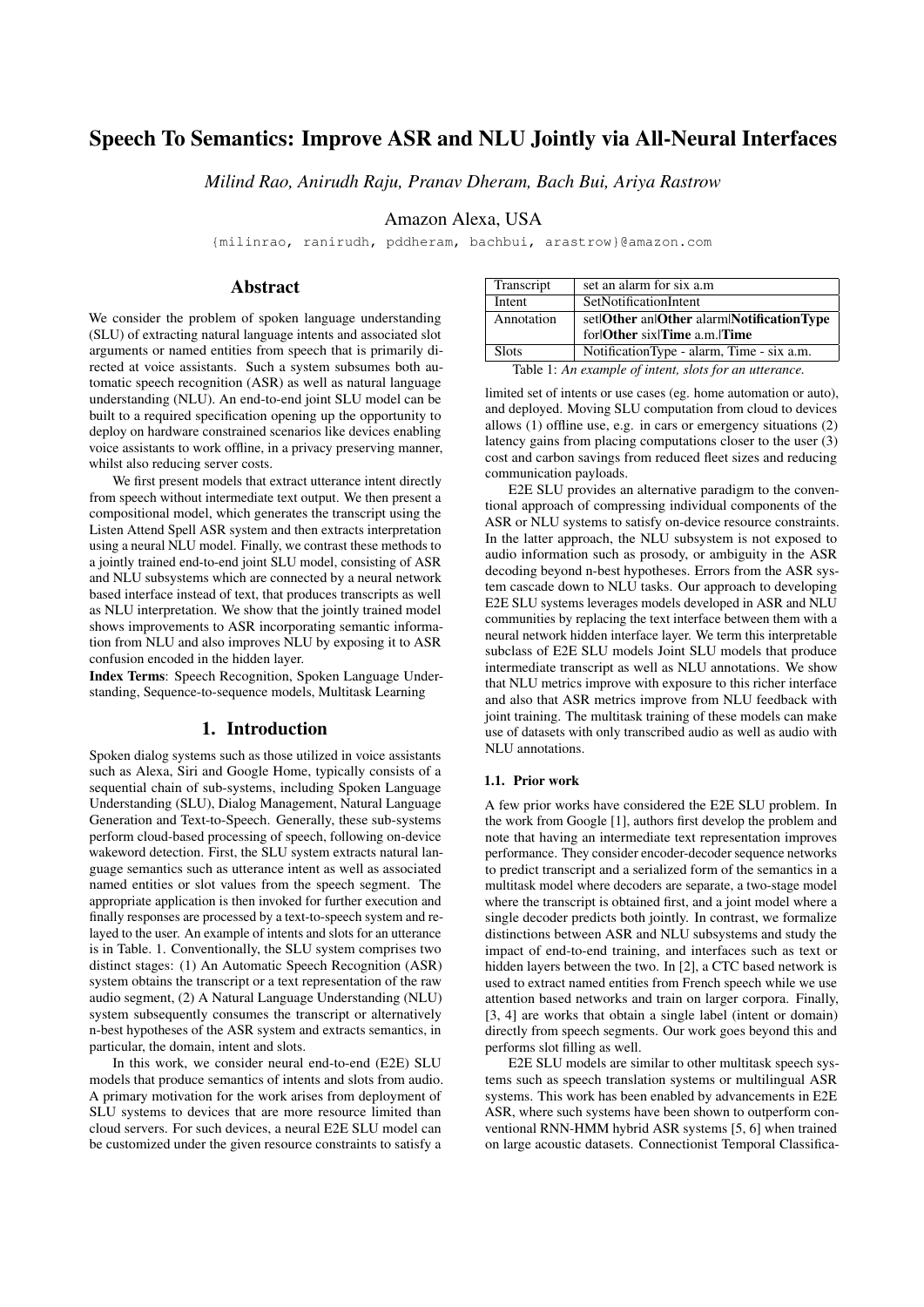

Figure 1: *E2E SLU Architectures. Includes ASR subsystem, Neural NLU subsystem, Compositional pipeline and joint pipeline*

tion networks [7] was the first all neural E2E ASR model that trained a Recurrent Neural Network (RNN) on audio input features with a transcript label sequence of a different length by considering all possible alignments between inputs and labels. In Recurrent Neural Network-Transducer [8], authors extend CTC by also modelling interdependencies between input-output and output-output distributions using an added prediction network. In both cases, an efficient forward-backward computation enables loss computation and backpropagation over all alignments. In contrast to the aforementioned streaming architectures, in attention based sequence-to-sequence networks such as Listen Attend Spell (LAS) [9], input features are processed by encoder networks that produce a hidden representation output for each feature. The decoder estimates an element of the label sequence at each step using an attention network to focus on a fraction of the encoder network outputs.

Extracting intent and slots from transcript is a long running problem in NLU [10, 11]. In survey [12], authors compare DNN and earlier feature engineering approach coupled with conditional random fields or softmax layers for the purpose of named entity recognition. The interface between ASR and NLU systems has traditionally been the best hypothesis sequence although richer interfaces such as lattices and word confusion networks have also been well studied [13, 14, 15]. In this work, we develop a simple joint intent and slot prediction network and study the impact of text vs hidden layer interfaces between ASR and NLU.

#### 1.2. Contributions

In Sec. 2, we first present a low-resource streaming model that extracts utterance intent directly from speech without intermediate text output. We then present a compositional model that is similar to a non-streaming pipelined two-stage SLU architecture, where a LAS based ASR system produces a transcript which is then consumed by an independently trained Neural NLU system. Finally, we present the aforementioned E2E differentiable Joint SLU models where the interface between ASR and NLU is a shared hidden layer. We restrict ourselves to 1-best interfaces between ASR and NLU and leave n-best hidden layer interfaces to future work.

We present experimental results, baselines, and metrics on a variety of datasets in Sec. 3 and answer the following questions:

- Does jointly predicting the intermediate ASR output help with the tasks of intent recognition and slot filling?
- Can we improve performance of a compositional two-stage ASR and NLU system with a richer interface than text?

• Is system performance in terms of ASR and NLU metrics, improved with joint training?

### 2. Models

#### 2.1. Direct Audio to Intent

The first class of models corresponds to a sequence classification task where we extract intent directly from speech. Use cases for this model arise in highly resource constrained devices that require models of low footprint or as a short-lister for NLU domains to speed up computation.

Audio features for time instants  $t \in \{1, 2, ..., T\}$  are inputs to a stacked LSTM encoder. Outputs  $y_t$  are globally pooled, passed through a 2 layer feed forward Relu network and a dense layer to obtain intent label logits. The model is trained via cross-entropy loss. A unidirectional RNN layer would be appropriate for low latency streaming compatibility compared to a bidirectional model.

### 2.2. Compositional Models

Here, we describe a compositional SLU model where two independently trained models (ASR and NLU) are pipelined with the interface being the 1-best ASR hypothesis. These models contrast with the earlier audio to intent model as it performs slot filling in addition to intent recognition and provides intermediate ASR output. First, we describe an LAS based ASR system, followed by a simple neural NLU model and finally describe how these are combined in the resulting compositional model.

ASR Subsystem - LAS: The ASR subsystem is an attention based sequence-to-sequence Listen Attend and Spell (LAS) model [9]. Similar to other seq2seq models, LAS primarily comprises 2 components - a stacked RNN encoder which encodes audio frames  $(x_1, ..., x_T)$  to generate representations  $z = (z_1, ..., z_{T'})$ , and an auto-regressive RNN decoder which sequentially generates logits or subword probability distribution by attending to z. The set-up is described by the green box in Fig. 1. In addition to the set-up above, we improve performance by employing multiple Bahdanau attention heads [16], augmenting the audio features via Specaugment [17], employ a stochastic tokenizer based on a unigram model for subword regularization [18], and finally do label smoothing on the output logits [5].

Neural NLU: A neural NLU model in this context accepts the utterance transcript as input and produces both intent as well as associated slots as described in the yellow box of Fig. 1. The reference annotations as seen in Tab. 1 consists of words in the transcript tagged with their corresponding slot (which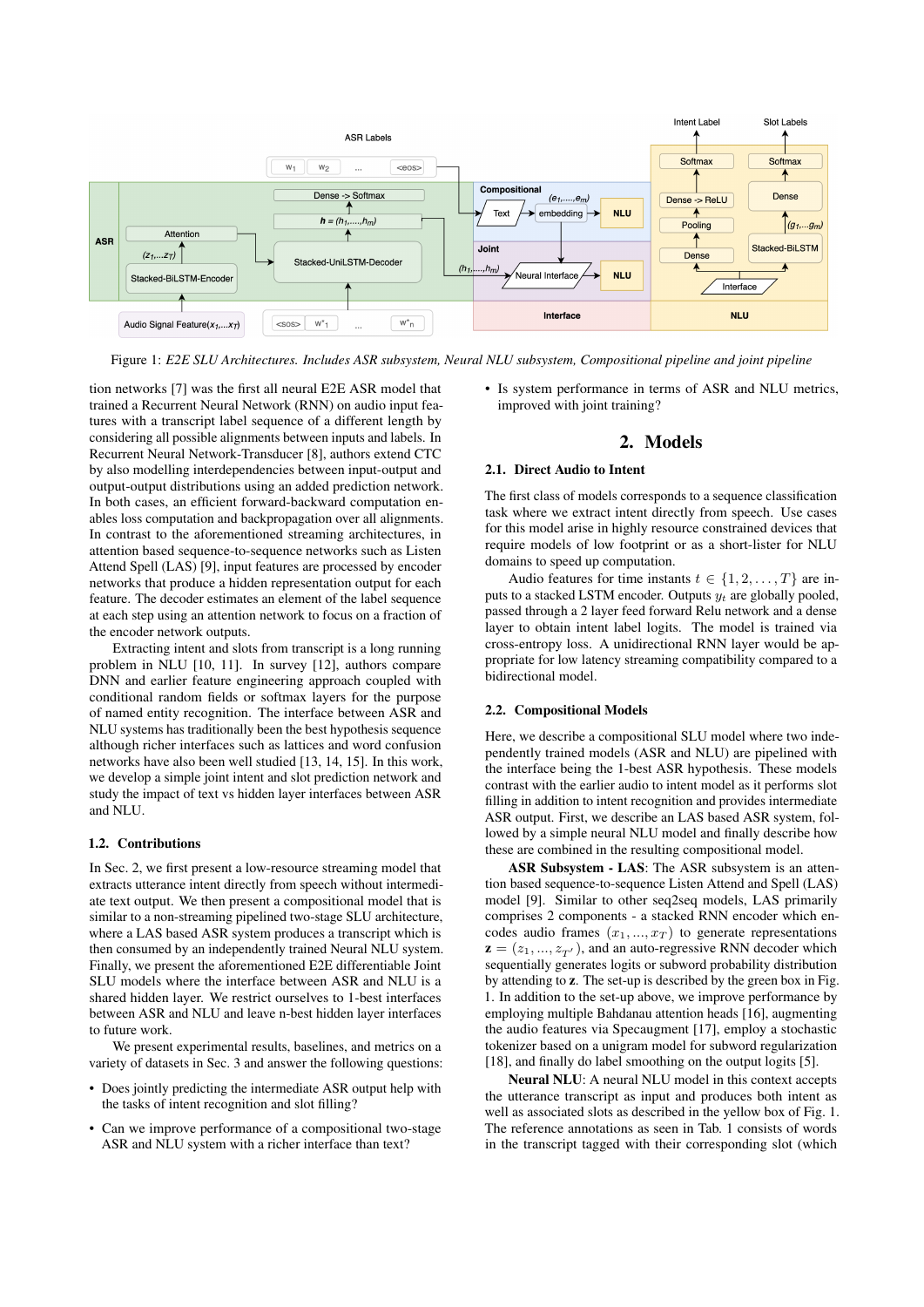may include the non-informative Other tag). After performing a unigram subword tokenization of the transcript, all constituent subwords of a word are tagged with the latter's slot. During inference, the constituent subwords are combined to form the word and the tag for the last constituent wordpiece is taken as the tag or slot for the word.

Embeddings of transcript subwords  $e = (e_1, ..., e_m)$  are used for two purposes: (1) Slot filling: the embeddings are passed to a stacked BiLSTM layer. Layer output  $g =$  $(q_1, ..., q_m)$  is passed to a dense layer that maps  $q_i$  to slot logits (2) Intent classification: similar to the non-RNN layers in Sec. 2.1, pooling and dense layers produce intent logits from e. The model is trained by backpropagating the sum of the two cross-entropy loss functions.

Composing ASR and NLU : A first system that accepts speech input and produces transcript, intent, slots can now be obtained by composing the above described ASR and NLU systems. Audio  $\rightarrow$  1-best transcript  $\rightarrow$  NLU intent, slots.

### 2.3. Joint SLU Models

In Sec. 2.2, we described a pipelined two-stage model comprised of independently trained ASR and NLU systems. In that model, any ASR error had a downstream impact on NLU results, and ASR training was not cognizant of losses beyond cross-entropy or possibly word error rate measures. In this section, we develop an end-to-end fully differentiable SLU model.

This joint SLU model leverages the LAS ASR models and Neural NLU models developed earlier. The model, as illustrated in Fig. 1, consists of:

- LAS based ASR system: Similar to the ASR sub-system of Sec. 2.2, at each decoding step  $i$ , the RNN decoder attends to the encoded representation z and emits an intermediate decoder hidden representation  $h_i$  corresponding to the output of the final LSTM layer. This is passed through a dense network to obtain subword logits.
- Neural NLU: Instead of accepting embeddings  $e_i$  for decoded subword units at each step  $i$  as in the NLU of the compositional model, the input to the NLU system here is the LSTM layer output  $h_i$  concatenated with the embeddings  $e_i$ . The rest of the Neural NLU model is the same as the architecture described in Sec 2.2, resulting in intent classification logits for the utterance and slot logits for each subword.
- ASR-NLU interface: The interface between ASR and NLU is the LSTM output  $h_i$  at step i concatenated with the decoded subword embedding  $e_i$  i.e.  $(h_i, e_i)$  is the input to the NLU model.

# 3. Experimental Setup

#### 3.1. Datasets

We utilize in-house far-field acoustic datasets that include parallel speech transcripts and NLU annotations of intent and slots. The datasets we report on include (1) 13 intent data: A training set with 1150 hrs of data (1.36 M utterances) filtered across 13 intents of interest such as WhatTime, WhatDay, CancelNotification, Snooze, etc from four domains namely Global, Help, HomeAutomation and Notifications. The chosen intents include 59 slots that do not rely on personalization or large catalogs. (2) More intent data: Unfiltered training data of 6000 hrs (8 M utterances) classified as one of 42 of intents or other, spanning 150 slots (3) Clean dataset of 4M utterances (2.5k hrs) with utterances from 18 intents and 79 slots that have been normalized to

standardize human annotations (4) 23khr ASR-only data: This is an dataset of transcribed speech used to pretrain the ASR LAS models.

#### 3.2. Metrics

We use a combination of metrics to assess the performance of ASR and NLU systems.

Intent Classification: Intent Classification Error Rate (ICER) is the primary metric for evaluating intent. This is a recall based metric.

Speech Recognition: Word Error Rate (WER) computed as the normalized ratio of edit distance or Levenshtein distance to sequence length. Edit distance is calculated as the length of the shortest sequence of insert, delete, and substitute operations (over words) to transform one sentence to another.

Slot Filling: The Semantic Error Rate (SemER) metric is used to evaluate jointly the intent and slot-filling performance or NLU performance. Comparing a reference of words and their accompanying tags, performance is classified as: (1) Correct slots - Slot name and slot value correctly identified, (2) Deletion errors - Slot name present in reference but not hypothesis, (3) Insertion errors - Extraneous slot names included by hypothesis, (4) Substitution errors - Slot name from hypothesis is included but incorrect slot value. Intent classification errors are substitution errors.

$$
SemER = \frac{\text{\#Deletion + #Insertion + #Substitution}}{\text{\#Correct + #Deletion + #Substitution}}
$$
 (1)

The Interpretation Error Rate (IRER) metric is related and is the ratio of utterances for which a semantic error has been made.

### 3.3. Model details

Audio features: audio encoder inputs are global mean and variance normalized 64-dim Log Filter Bank Energy (LFBE) coefficients computed on a 25 ms window with 10 ms shifts. They are downsampled to a 30ms frame rate by stacking the current frame with 3 frames to the left.

Text features: the transcript is tokenized to 4500 subword units using unigram language model [19] and 256 dim. embeddings are used.

Audio encoder: the LAS model encoder has 5 layer BiLSTM with 512 units (28M params).

ASR decoder: LAS decoder has 2 layer LSTM with 1024 units. 4 Bahdanau attention heads with depth 256 and output dimension 768 are concatenated. LAS system comprised above audio encoder and this decoder. During inference, 4-beam decoding is done and teacher forcing for training.

NLU decoder: 2 layer BiLSTM with 256 units. Outputs  $\rightarrow$ dense layer to get slot logits.

Intent classification layer: inputs (audio encoder//SLU Joint hidden interface) passed through 512 unit dense layer, pooled ,2 512 unit ReLu feed-forward layers.

Direct audio to intent: large model has audio encoder feeding into intent classification layer above. A small model has 2x256 LSTM audio encoder feeding to intent classification layer with 256 units.

Neural NLU: NLU decoder above consumes subword embedding to produce slots logits as does the intent classification layer to obtain intent classification logits.

SLU Joint: LAS attention decoder output  $h_i$  concatenated with decoded subword embedding  $e_i$  are inputs to the intent classification layer and the neural decoder for slots. The SLU Joint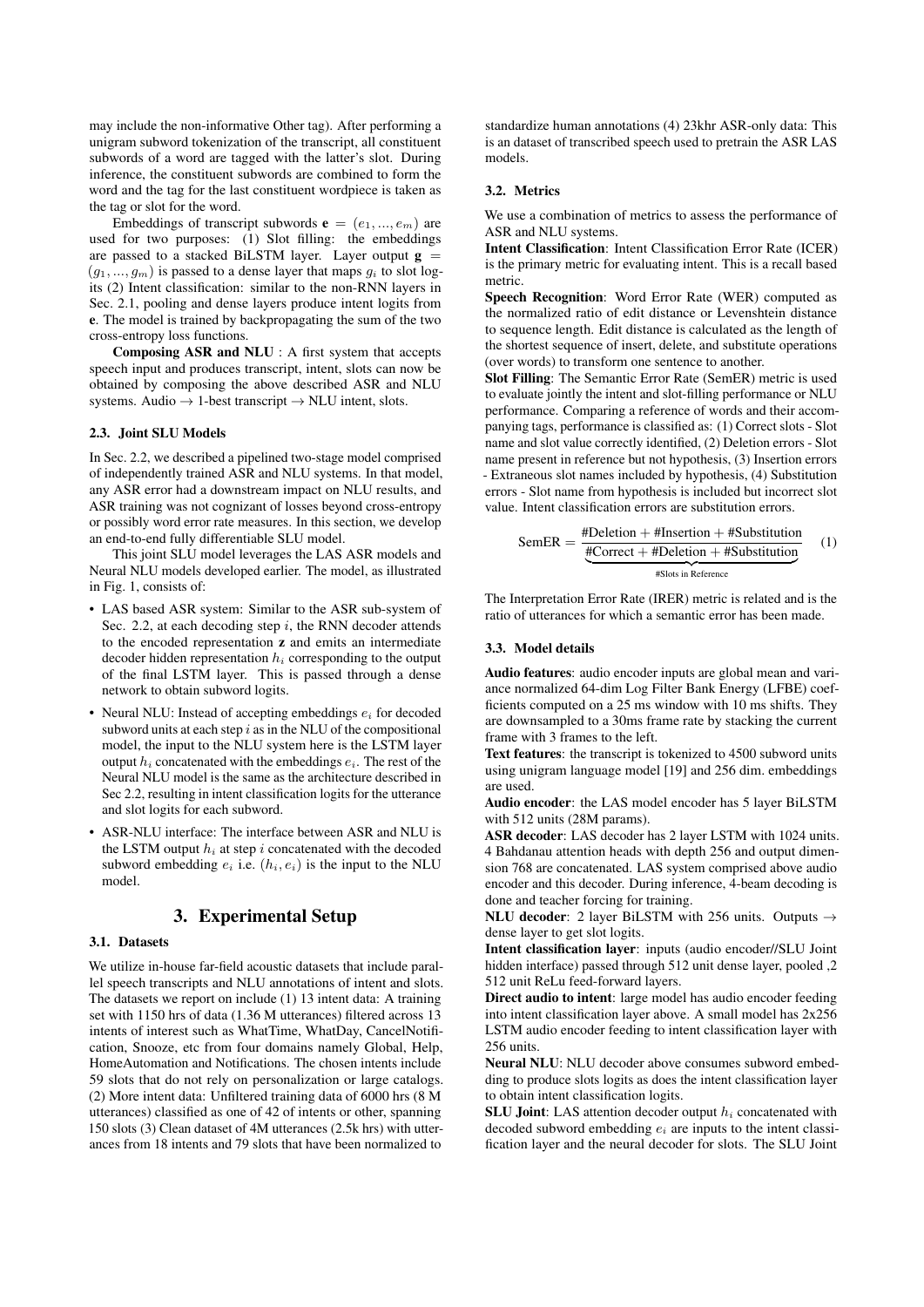|              | <b>Model</b>                                        | $\mathbf{Parameters}(M)$ | WER   | <b>SemER</b> | <b>IRER</b> | <b>ICER</b> | <b>Details</b>           |
|--------------|-----------------------------------------------------|--------------------------|-------|--------------|-------------|-------------|--------------------------|
|              | Oracle Neural NLU baseline                          |                          |       | 0.588        | 0.571       | 0.437       | ground truth text input  |
| ↑            | Compositional: LAS $\rightarrow$ text $\rightarrow$ | 81                       |       |              |             |             | ASR, NLU independently   |
|              | <b>NLU</b>                                          |                          |       |              |             |             | trained                  |
| 2a           | Compositional LAS <sup>*</sup> $\rightarrow$ NLU    | 81                       | 0.938 | 0.989        | 0.990       | 0.972       | ASR further fine tuned   |
| $\mathbf{a}$ | SLU Joint LAS $\leftrightarrow$ NLU                 | 88                       | 0.962 | 0.973        | 0.985       | 0.934       | ASR, NLU jointly trained |
| 3a           | <b>SLU Joint N-best Oracle</b>                      | 88                       | 0.365 | 0.557        | 0.603       | 0.377       | Best results from 4 hyps |

Table 2: *Comparison of all models on NLU and ASR metrics for the clean 18 intent dataset (eval set size 697k utterances or 406 hrs). 4-beam decoding has been used for compositional and joint models. Numbers relative to compositional model.*

model is trained in a multistep fashion: (1) ASR training: ASR layers loaded from pretrained LAS model trained on 23k hr data and finetuned on the dataset of interest. (2) NLU training: ASR layers marked as non-trainable and NLU layers trained with intent, slot losses; NLU exposed to encoded word confusion through  $(h, e)$  (3) Joint training: the entire network is fine-tuned with a sum of subword, intent, slot loss and ASR weights are also updated from backpropagated gradients of NLU losses.

**Training:** Adam optimizer was used with learning rate  $10^{-5}$  for LAS, SLU Joint,  $10^{-4}$  for Neural NLU,  $10^{-3}$  for direct audio to intent. LAS training had newbob learning rate scheduling. 4-16 GPUs were used for model training with batch sizes ranging from 64-256 depending on model size. Models were trained for 6 epochs unless noted otherwise to keep number of data points seen consistent and the best models from here were chosen.

### 4. Results

### Joint transcript and intent classification

From Tab. 3, a larger direct audio-to-intent model brings a 16% improvement over the low footprint model on the 13 intent dataset. Jointly predicting transcript either via compositional or joint models improve intent classification significantly.

# NLU performance metrics

From Tab. 2, we see from rows 1, 2 that NLU metrics degrade on neural NLU models on ASR 1-best hypothesis instead of the ground truth. In row 2a, we use a stronger LAS trained using minimum word error rate and NLU metrics further improve on compositional models. In row 3, the joint ASR-NLU model with the neural network interface of text embeddings and the hidden layer from decoder RNN is pretrained from the LAS model of row 2. The NLU metrics improve by 2.7% on SemER, 1.5% on IRER, and 3.6% on intent classification.The improvement to NLU metrics from joint training is also seen in Tab. 3 with a marginal improvement from the hidden interface and training only the NLU subsystem and a larger improvement from joint training. Error bars on ICER are  $\pm 2.3\%$ ,  $\pm 0.86\%$  on SemER, and  $\pm 1.04\%$  on IRER.

### ASR performance metrics

In Tab. 2, we compare rows 2 and 3 to see joint training with NLU feedback improving WER by 3.8% and a larger 6.6% in Tab. 3. Contrasting rows 2a, 3 in Tab. 2, even if we improve ASR through external methods such as sequence loss training, better ASR performance does not translate to better performance on NLU metrics suggesting that joint training improves ASR performance on words that impact downstream NLU performance. In row 3a, we see 4-best oracle performance compares with the oracle neural NLU performance of row 1 with a large reduction in ASR and NLU metrics. Error bars are  $\pm 1.54\%$  on WER.

#### Dealing with Out of Domain Data

For the 13 intent dataset, we use the larger More intent dataset to train an out of domain detector. The SLU Joint model is trained on this dataset with 42 intents + other. If the intent is classified by this model to be any of the 29 intents (or other)

| Model                               | WER   | <b>SemER</b> | <b>ICER</b> |
|-------------------------------------|-------|--------------|-------------|
| Oracle Neural NLU                   |       | 0.879        | 0.719       |
| Audio-intent 1.M params             |       |              | 1.792       |
| low footprint                       |       |              |             |
| Audio-intent 29M params             |       |              | 1.496       |
| Compositional                       |       |              |             |
| SLU Joint ASR $\rightarrow$ NLU     |       | 0.918        | 0.906       |
| SLU Joint ASR $\leftrightarrow$ NLU | 0.934 | 0.883        | 0.967       |

Table 3: *Model performance on the 13 intent dataset with 4 beam decoding, eval set size 135k, hidden+embedding interface. All results are relative to the compositional model and models have been trained for 3 epochs.*

that do not overlap with the 13 intents, it is classified as out of domain. Thus, we have two intent classifiers running: one that classifies if it is one of 13 intents and the other to classify if it is one of 42 intents + other. The latter is used to identify OOD utterances and if it is not, the former classifies it. This system can be tuned to achieve a desired false accept rate.

# 5. Conclusion

We developed models for the problem of spoken language understanding of extracting natural language intent and named-entities or slots directly from speech. Such an end-to-end model can be customized and deployed on resource constrained device enabling new offline and privacy focussed use cases. We first developed an audio to intent model of small footprint. We then developed a compositional model with a pretrained LAS ASR model whose outputs, the transcription of the audio, is fed to a pre-trained neural NLU model. Finally, an end-to-end fully differentiable, interpretable Joint SLU model was presented where the NLU system consumes not the transcript output of the LAS system but a neural network interface that encodes ASR word confusion. These models were trained on multiple datasets and that affirmed the following points: (1) intent classification performance improves when ASR outputs are also produced (2) replacing a text or wordpiece interface between compositional ASR and NLU systems with a neural network hidden and joint training leads to a 2.7+% relative improvement to NLU metrics for intents, and slots and mitigates the downstream impact of ASR errors (3) joint training reduces ASR WER by 3.8% through backpropagation of NLU losses to the ASR layers.

# 6. Acknowledgments

The authors would like to thank Samridhi Choudhary, Kai Wei, Kanthashree Sathyendra, Joe McKenna, Zhe Zhang, Jing Liu for support on the data preparation pipeline, Gautam Tiwari for helpful discussions and Shehzad Mevawalla, Jagannath Krishnan and Bjorn Hoffmeister from the management team for their support.